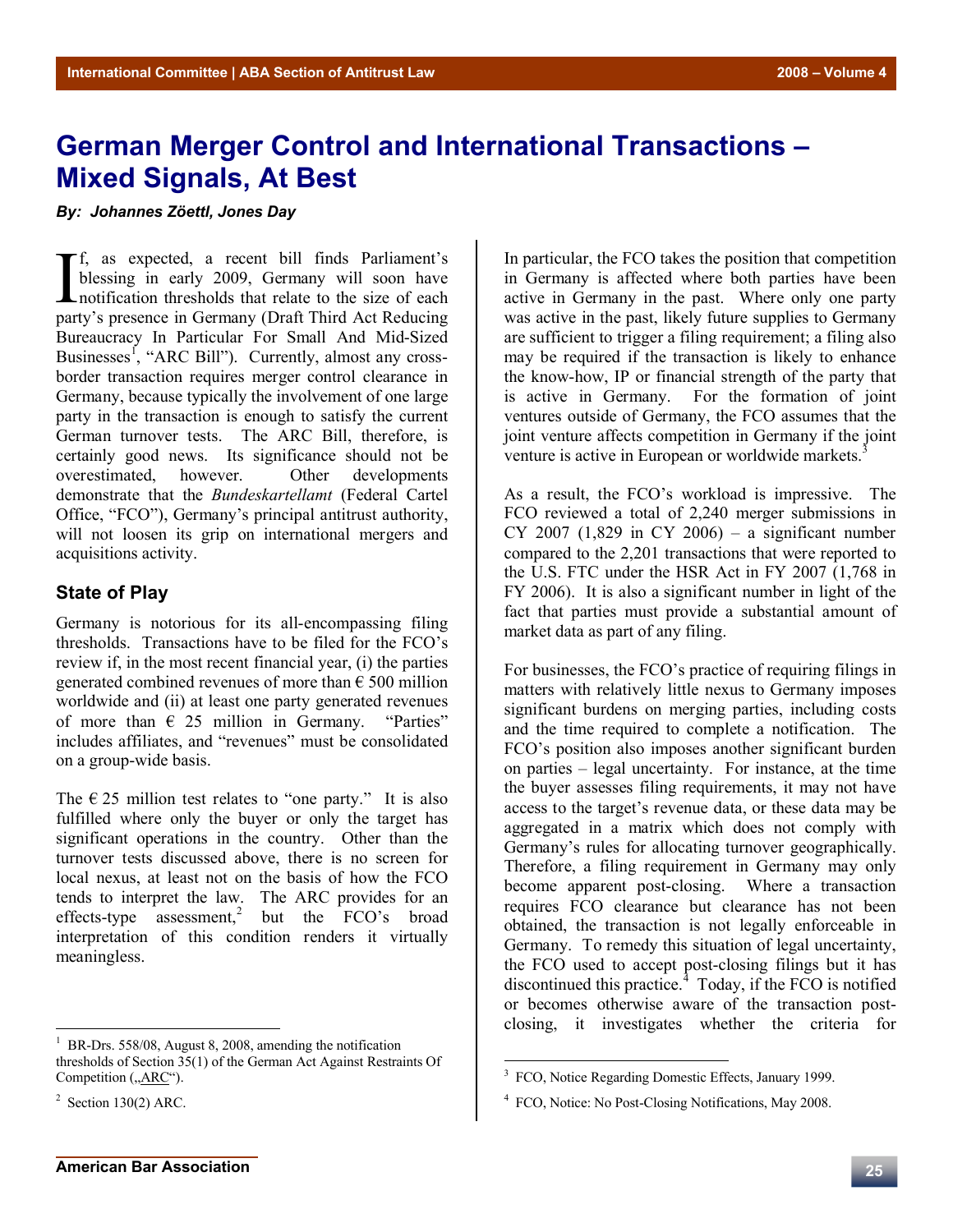prohibition are satisfied and, if they are, orders that the merger be dissolved (and it may impose a fine). If the prohibition criteria are not satisfied (and even if the FCO does not impose a fine), there is a risk that the courts will declare the transaction void.

## **The Proposed New Notification Threshold**

Pursuant to the ARC Bill, transactions will only have to be reported if the worldwide-revenues test described above is satisfied and, in addition, (i) one of the parties generated revenues of more than  $\epsilon$  25 million in Germany; and (ii) the other party generated revenues of more than  $\epsilon$  5 million in Germany.

While this amendment will mitigate the current issue of over-enforcement, it will certainly not eliminate it. First of all, revenues of  $\epsilon$  5 million or more in Germany – a country among the top-five worldwide in terms of GDP – are not much of a hurdle. Moreover, the effect that the new threshold will have on the number of filings is quite unclear. The FCO does not publish statistics regarding average deal valuations of transactions requiring notification. The government estimates that the new test will reduce the number of filings by up to one third but does not disclose the statistical basis of its estimate. Arguably, the new threshold would have to be much higher to generate the targeted reduction factor of one third. The supporting memorandum of the ARC Bill is anything but helpful in this regard. It refers to the aim of reducing "red tape" in Germany; in particular, for small and medium-sized businesses. However, transactions involving only small and medium-sized businesses are unlikely to satisfy the  $\epsilon$  500 million threshold in the first place.

In any event, the FCO will need to provide continued guidance to merging parties, notwithstanding the changes to its notification standard. For instance, the new test refers to "two" parties to a transaction, but it is not clear how this test relates to joint ventures, which can involve any number of parties. If there are two joint venture parents with German revenues above the new thresholds, the formation of the joint venture would have to be reported in Germany even if the venture will have no sales in Germany. Hopefully, therefore, the FCO will not interpret the new test as Germany's final and conclusive comment on the issue of extra-territorial jurisdiction.

The recent past does not suggest that the FCO will offer much leeway to non-German parties to a transaction that have little presence in Germany. On the contrary, there has been a significant increase in the number of prohibitions of transactions where the parties were non-German corporations and the transaction was completed abroad.<sup>5</sup> Moreover, the FCO has proven to be entirely unimpressed with the substantive position that other antitrust authorities, including the U.S. agencies, have taken towards the transaction it is reviewing.

## **Additional Regulatory Requirements**

Going forward, the FCO may not be the only agency which takes an interest in transactions filed in Germany for antitrust review. Parliament is considering a bill that will introduce a new power for the government to prohibit the acquisition of shares in German companies by non-EC companies where it finds that the transaction would put the public welfare at risk (Draft 13th Act Amending the Foreign Trade And Payments Act and Regulation<sup>6</sup>, "FTPA Bill"). The government will have this power if (i) the share ownership of a non-EC acquirer will increase above 25%; and (ii) the acquisition would create a risk for Germany's "order or security."

Similar powers over transactions already exist today but are limited to those involving certain industries such as defense, cryptographic systems, and certain high-tech satellite surveillance systems. The FTPA Bill, by contrast, does not limit the types of industries to which the government's powers to block a transaction would apply. In particular, in-bound investments in national champions, telecom companies and electricity/gas businesses may be candidates for review. Notably, an acquirer would qualify as a non-EC company under the FTPA Bill where it is a German (or EC company) but has a non-EC shareholder owning more than 25%. The government will have three months post-transaction to decide whether to investigate and, if it does, two additional months to prohibit it. The new power will be linked to Germany's merger control system. The FCO will report the information it receives on transactions to the Ministry in charge of applying the new provision.

 5 FCO, March 24, 2004, WuW DE-V 931 – *Synthes-Stratec/Mathys*; October 25, 2006, WuW DE-V 1325 – *Coherent/Excel*; February 14, 2007, WuW DE-V 1340 – *Sulzer/Kelmix*; April 11, 2007, WuW DE-V 1365 – *Phonak/GN ReSound*; August 24, 2007, WuW DE-V 1442 – *Kalmar/CVS Ferrari*.

<sup>6</sup> BR-Drs. 638/08, August 29, 2008.